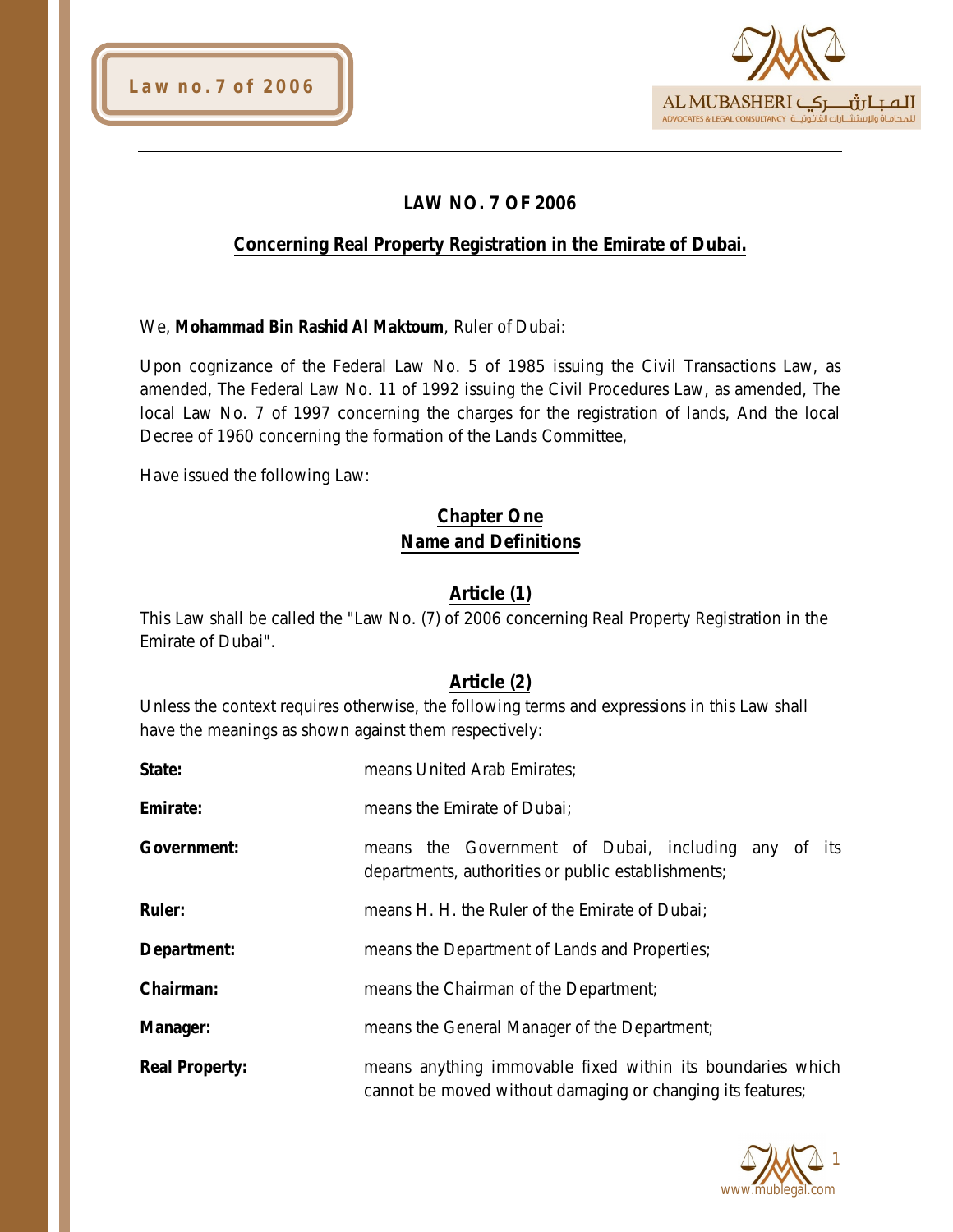| <b>Real Property Rights:</b>   | means any right in rem, whether principal or collateral, over a<br>Real Property;                                                                                                                                                                                                                                                                              |
|--------------------------------|----------------------------------------------------------------------------------------------------------------------------------------------------------------------------------------------------------------------------------------------------------------------------------------------------------------------------------------------------------------|
| <b>Real Property Register:</b> | means a set of documents held in written or electronic format in<br>the electronic register at the Department, which point out the<br>description and location of each Real Property and the rights<br>attached thereto;                                                                                                                                       |
| <b>Real Property Unit:</b>     | means any plot of land and any constructions, plants and other<br>things thereon located in a single Real Property Area without any<br>part thereof being separated from the other parts by any public<br>or private property and without having any rights or liabilities on<br>any part thereof other than the rights and liabilities of the other<br>parts; |
| <b>Real Property Area:</b>     | means a group of Real Property Units identified by main streets<br>or fixed and clear landmarks, bearing an approved name and<br>independent serial number in accordance with the regulations<br>applied by the Department;                                                                                                                                    |
| Person:                        | means a natural or legal person.                                                                                                                                                                                                                                                                                                                               |

# **Chapter Two Scope of Application and Right to Hold Title**

## **Article (3)**

The provisions of this Law shall apply to the Real Properties in the Emirate.

## **Article (4)**

The right to own Real Property in the Emirate shall be restricted to UAE and GCC nationals and to companies owned in full by them and to public joint stock companies. Subject to the Ruler's approval and in specific areas in the Emirate as determined by him, non-national persons may be granted the following rights:

- A. The right to freehold ownership without time restrictions; or
- B. Usufruct right or leasehold right over a Real Property for a period not exceeding 99 years.

## **Chapter Three General Provisions**

## **Article (5)**

The original documents and judgments under which registrations are made shall be maintained at the Department, and removing them outside the Department is prohibited.

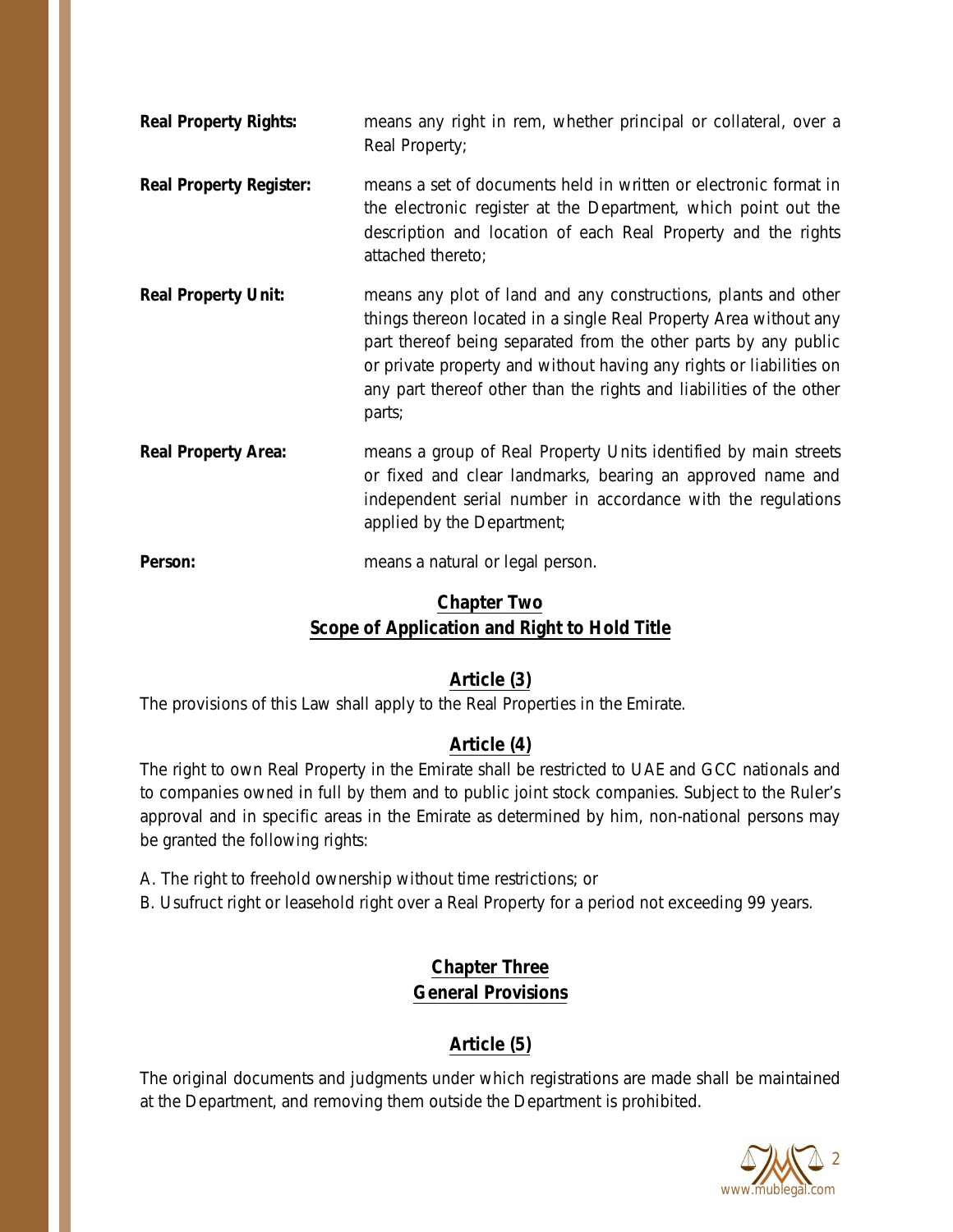Any party having an interest, the judicial authorities or any experts appointed by them and the competent committees may inspect the documents maintained in the Register and obtain a certified copy of them in accordance with the provisions of this Law.

## **Chapter Four Competence of the Department**

### **Article (6)**

The Department shall solely, to the exclusion of others, be authorized to register the Real Property Rights and long term leases as provided under Article 4 hereof. For this purpose, the Department shall undertake the following:

- 1. determine areas for survey or re- survey and approve maps prepared thereof;
- 2. determine the rules in connection with the survey, inspection and issue of maps related to Real Property Units;
- 3. prepare standard contracts in relation to Real Property transactions;
- 4. lay down the rules in connection with organizing, maintaining and destroying documents;
- 5. lay down the rules in connection with the use of computers for saving and registering data;
- 6. lay down the rules in connection with regulating and maintaining a register for real estate brokers;
- 7. Iay down the rules in connection with the evaluation of Real Properties;
- 8. lay down the rules in connection with the sale of a Real Property at optional public auction and the supervision thereof;
- 9. determine the charges payable for services provided by the Department; and
- 10. establish branches for the Department as the Manager may deem fit.

## **Chapter Five Real Property Register**

## **Article (7)**

A Real Property Register shall be established at the Department. All Real Property Rights and any amendments thereon shall be registered in the Register, which shall have absolute power of evidence against all parties. No objections against the data of the Register may be made other than on the grounds of fraud or forgery.

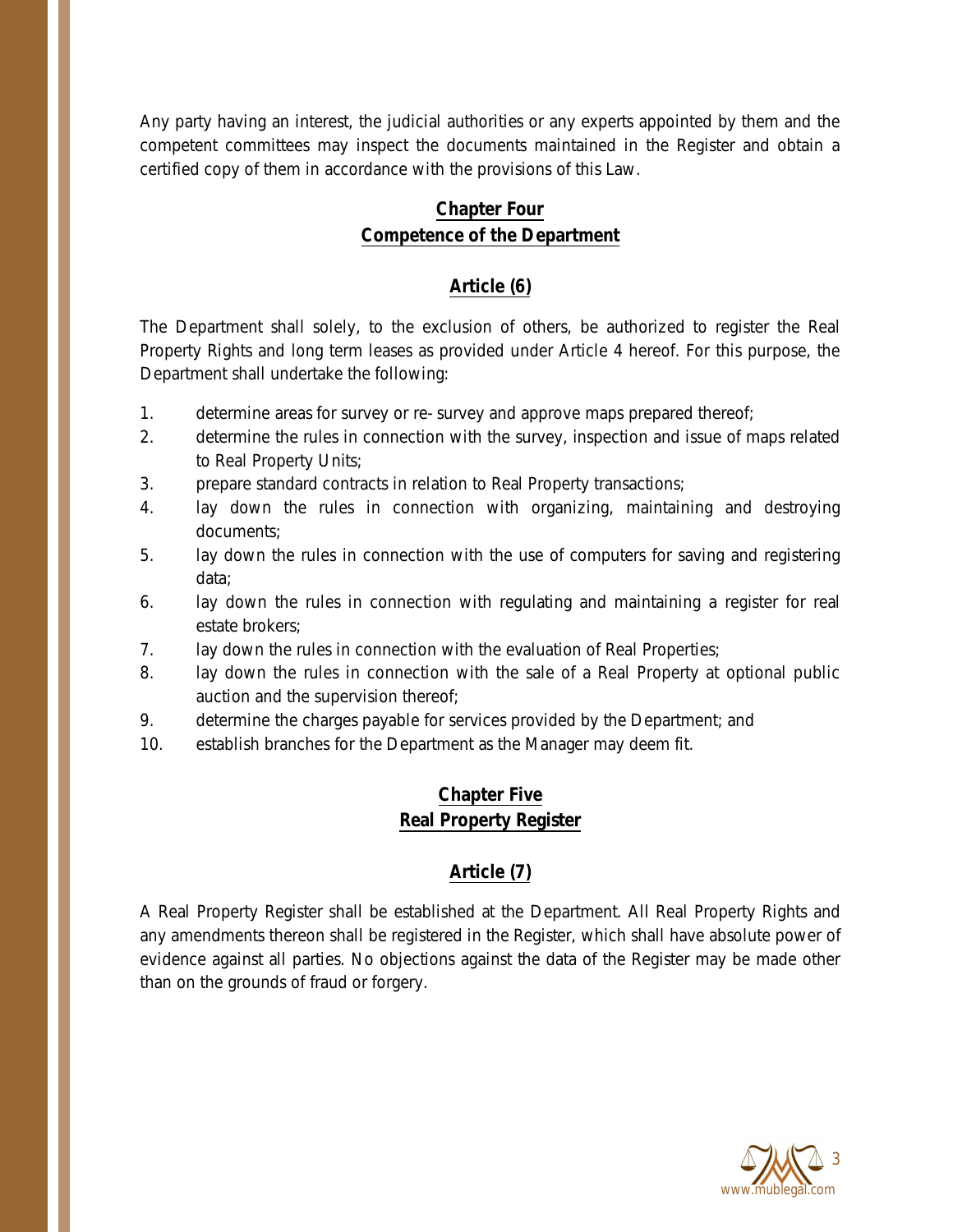#### **Article (8)**

Subject to the provisions of Article 7 hereof, documents and instruments of the Real Property Register registered electronically in a computer shall be acceptable for the purpose of evidence as original documents and instruments.

### **Chapter Six Registration**

### **Article (9)**

All dispositions that may create, transfer, vary or terminate a Real Property Right and all final judgments confirming any such dispositions shall be registered in the Real Property Register. Such dispositions shall not be valid unless they are registered in the Real Property Register.

### **Article (10)**

The liability for breaching an undertaking to transfer any Real Property Right shall be limited to payment of indemnity, whether or not such undertaking provides for an indemnity.

### **Article (11)**

Any inheritance declaration shall be registered in the Real Property Register if the inheritance includes Real Property Rights. No dispositions by any heir in connection with any such rights shall be valid or effective against third parties unless such dispositions are registered in the Real Property Register.

### **Article (12)**

The Department may, in accordance with procedures to be issued under a resolution by the Chairman of the Department, consider applications for registration submitted by holders of lands that are not registered in their names in order to settle the position of such lands.

### **Chapter Seven Alteration or Correction of Data in the Real Property Register**

### **Article (13)**

The Department may correct purely material errors in the folios of the Real Property Register upon a request from an interested party or on its own initiative and shall inform the concerned parties of such corrections.

### **Article (14)**

The Department shall, in coordination with the relevant authorities, update the data in relation to Real Property Units together with the buildings, plantations or other structures thereon.

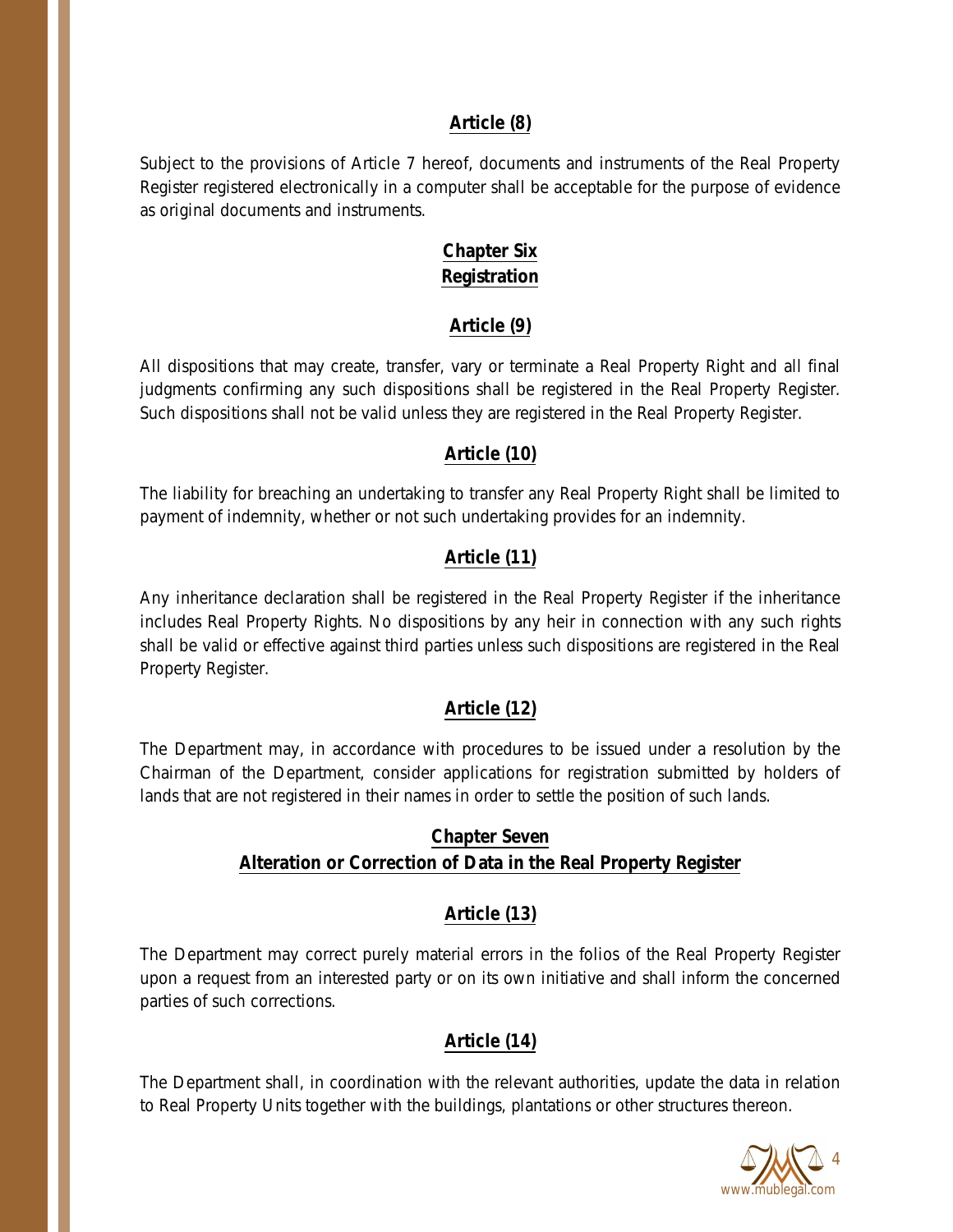# **Chapter Eight Maps**

## **Article (15)**

- 1. Upon the registration of the Real Property Areas and Units in the Real Property Register, the following maps shall be relied upon:
	- (a) The base topographic map;
	- (b) The Real Property Unit map;
	- (c) The Real Property Area map.
- 2. Every Real Property Area shall have a separate map showing the Real Property Units in that area together with their numbers.
- 3. Every Real Property Unit shall have a separate map indicating its location, boundaries, dimensions, area, features and the structures thereon together with the numbers of the adjacent units.

## **Chapter Nine Division and Merger**

# **Article (16)**

If a dominant Real Property Unit is divided, the easement right shall persist for each part of the Unit, provided that such division shall not increase the burden on the servient Real Property Unit. However, if the easement is actually beneficial to only one of those parts, the owner of the servient Real Property Unit may apply to the Department to terminate the easement right of the other parts.

## **Article (17)**

If a servient Real Property Unit is divided, the easement right shall persist on each part of the Unit. However, if the easement is actually used on some parts or cannot be used thereon, the owner of each part thereof may apply to the Department in accordance with the provisions of this Law to terminate the easement right on the part owned by him.

## **Article (18)**

Easement rights shall terminate if the servient Real Property Unit and the dominant Real Property Unit become under the possession of a single owner.

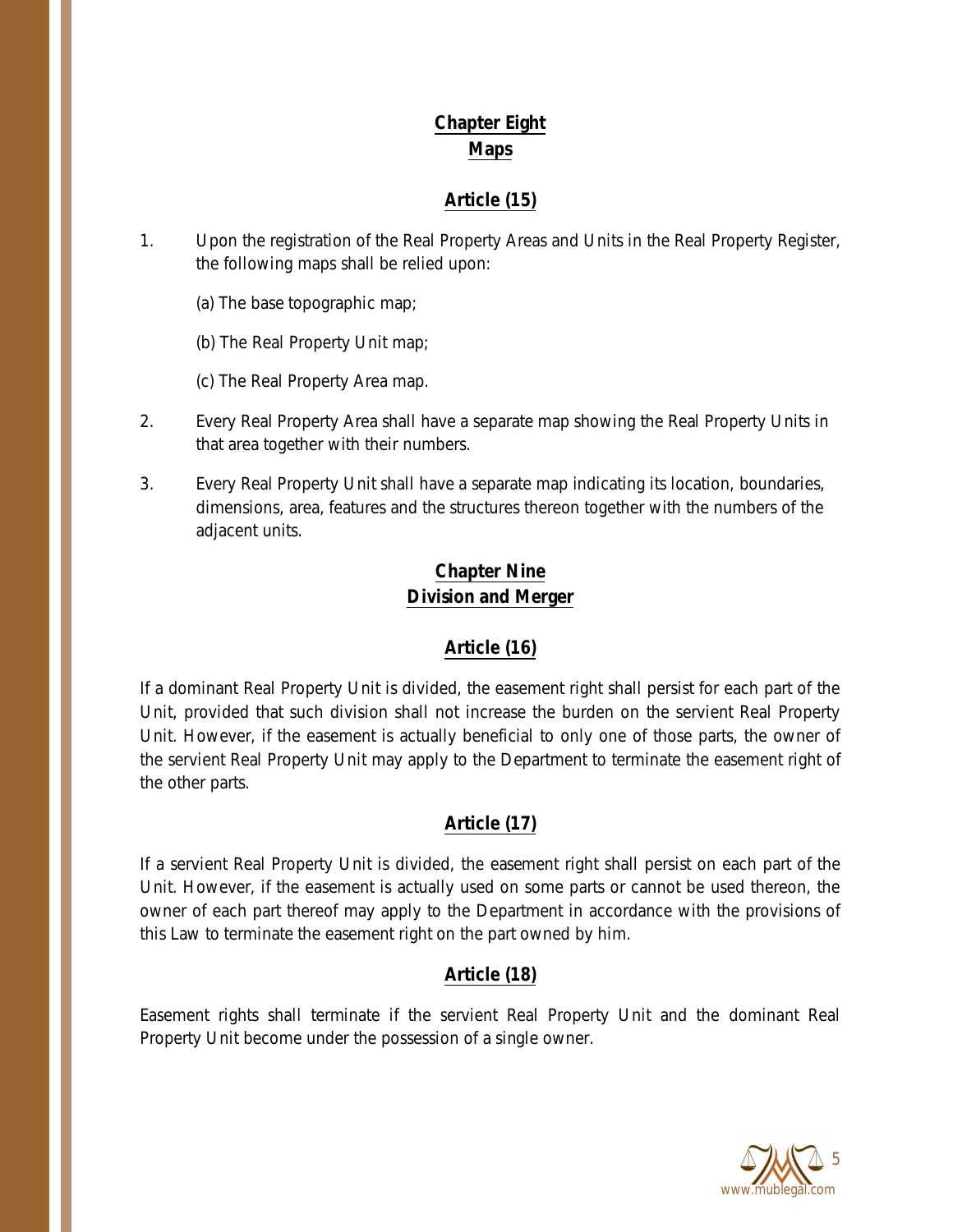### **Article (19)**

If a Real Property Unit burdened with a collateral right in rem is divided to two or more Real Property Units, each new Real Property Unit shall bear the right in full. The new owners and the holder of the collateral right in rem may agree to divide such right so that each of the new Real Property Units will bear only part thereof as agreed.

### **Article (20)**

If two Real Property Units are merged, where one of them is burdened with a collateral right in rem and the other unit is free of such right, the collateral right in rem shall extend to the new Real Property Unit in full without the consent of the holder of the right to merger.

However, if each of the Units is burdened with a separate collateral right in rem, the consent of the holders of such rights to the merger shall be obtained prior to such merger.

### **Article (21)**

Any amendment of merger or division on the Real Property Unit shall be registered in the Real Property Register.

## **Chapter Ten Title Deeds**

### **Article (22)**

The Department shall issue title deeds of Real Property Rights in accordance with the current records in the Real Property Register.

### **Article (23)**

Subject to the provisions of any other law, a multi floor or apartment Real Property shall be considered as a single Real Property Unit and a folio shall be designated thereto in the Real Property Register. Supplementary folios in the names of the owners of such apartments and floors and common areas shall be added to the original folio.

### **Article (24)**

- 1. Title deeds referred to under Article (22) of this Law shall have absolute power of evidence to establish Real Property Rights.
- 2. Any conditions, undertakings, encumbrances or any other liabilities related to Real Property Rights shall be stated in the designated folio of the Real Property Unit.